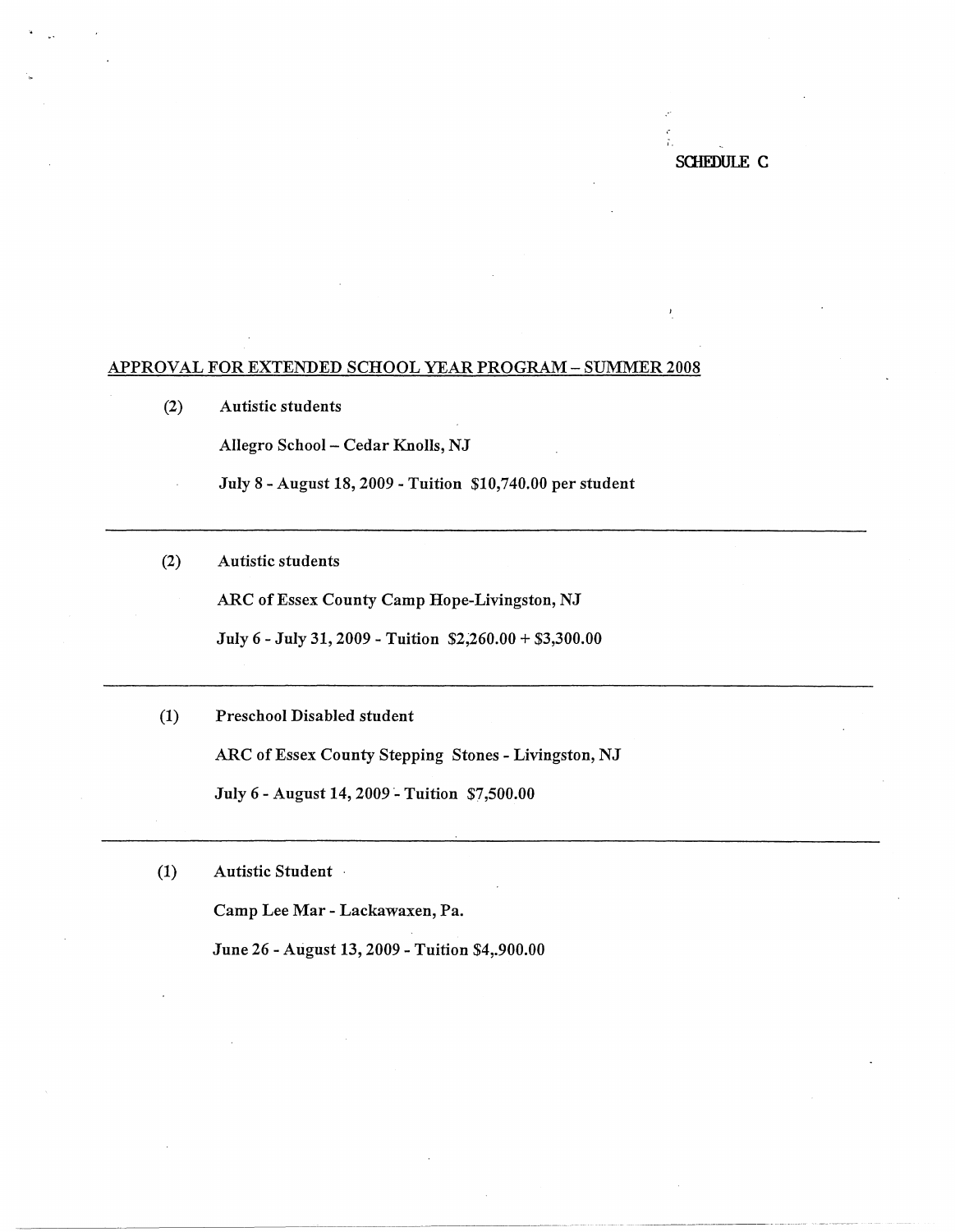(2) Multiply Disabled students

Cerebral Palsy of No. Jersey- Livingston, NJ (Horizon School)

July 6 - August 14, 2009 - Tuition \$10,024.80 per student \_

- (1) Multiply Disabled student<br>(2) Specific Learning Disability
- Specific Learning Disability students

Chancellor Academy, Pompton Plains, NJ

July 6 - August 14, 2009 - Tuition \$5,611.60

(2) Autistic students

Children's Institute - Verona, NJ

July 2 - July 31, 2009 - Tuition \$5,256.20 per student .

(1) Multiply Disabled student

Children's Therapy Center - Fairlawn, NJ

July 6- July 31, 2009 -Tuition \$6.567.40

(1) Mild Cognitively Impaired student (1) Multiply Disabled student

ECLC - Chatham, NJ

July 6 - July 31, 2009 - Tuition \$4,008.40 per student

. (1) Multiply Disabled student

Essex County Day Training Center - Newark, NJ

Year round program - Tuition (state assigned)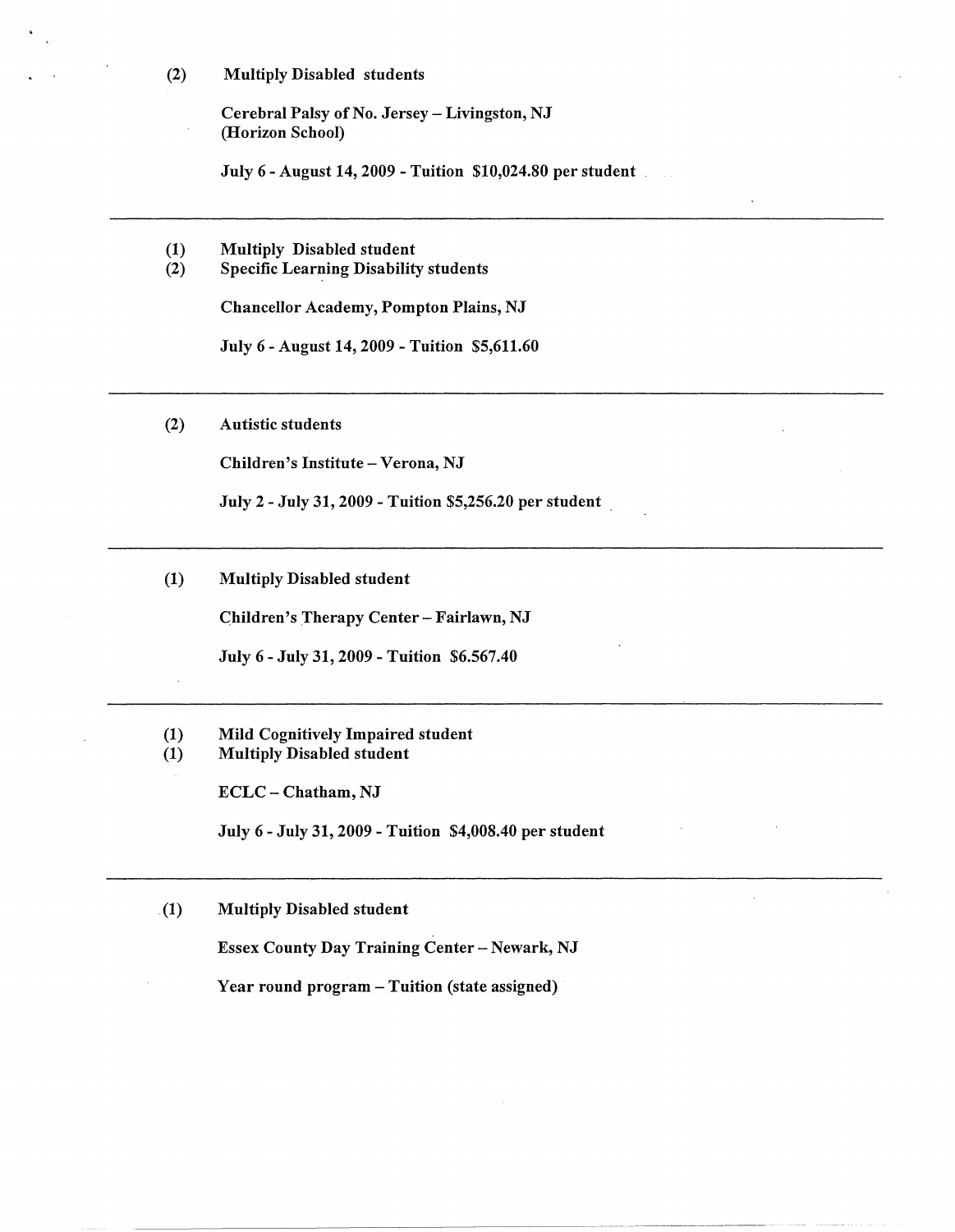(1) Multiply Disabled student

First Cerebral Palsy of NJ - Belleville, NJ

July 6-August 14, 2009 -Tuition \$7,959.00

- (1) Autistic student
- (1) Other Health Impaired student<br>(1) Specific Learning Disabled stud
- Specific Learning Disabled student

Forum School - Waldwick, NJ -

July 1- July 24, 2009 - Tuition \$4,187.98 per student

- (2) Multiply Disabled student
- (1) Specific Learning Disabled student

Harbor Haven Day Camp - West Orange, NJ

July 6 -August 20, 2009-Tuition \$4,787.50 + \$5,845.00 + \$4,505.25

(1) Autistic student

Institute for Educational Achievement - New Milford, NJ

July 7 - August 15, 2009 - Tuition \$11,940.00

**(1)** Autistic student

Little Falls Public Schools - Little Falls, NJ

July 1- August 12, 2009 -Tuition \$4.423.00

(5) Preschool Disabled students

Montclair State University - Upper Montclair, NJ

June 22 - August 11, 2009 - Tuition \$11,081.50 per student